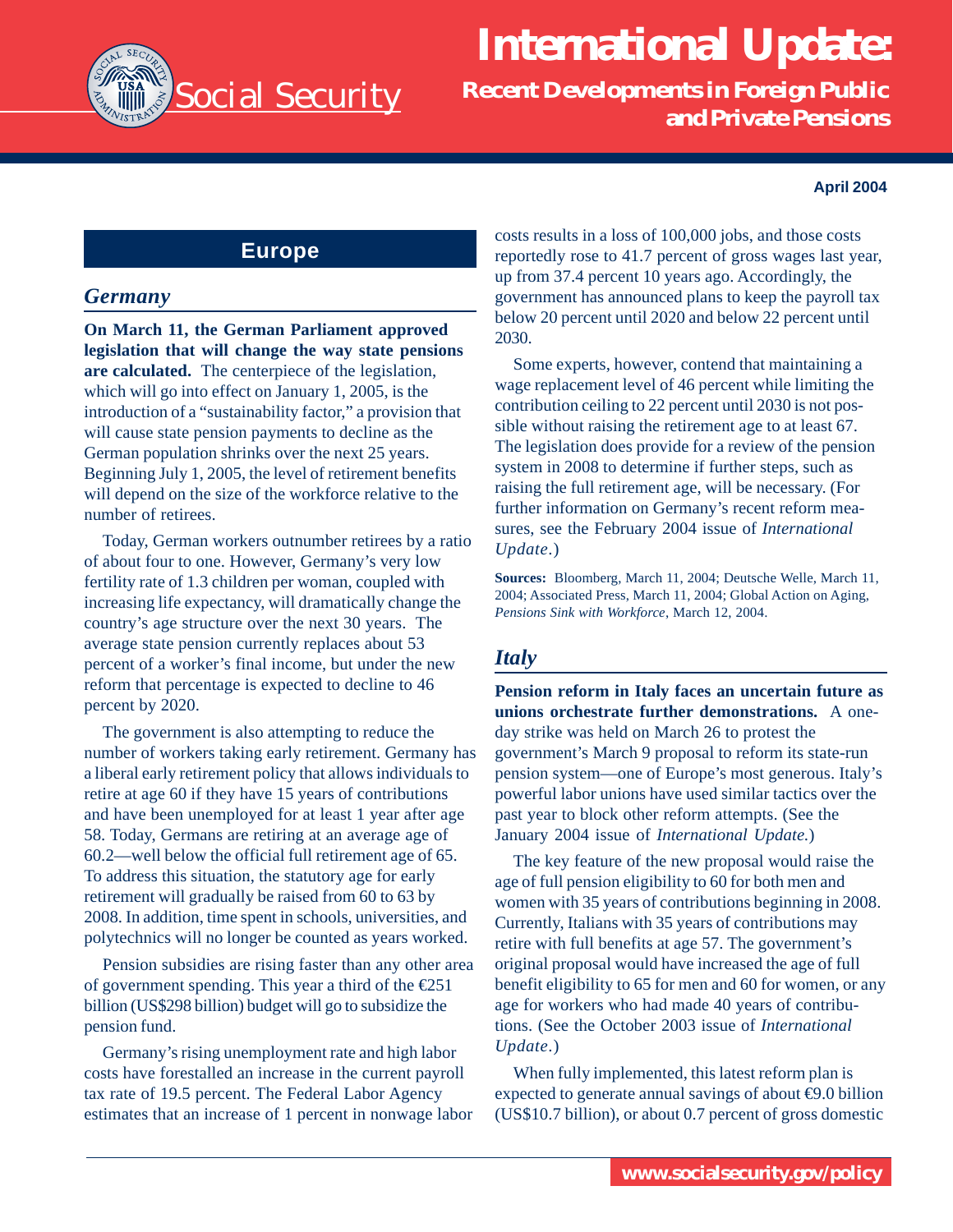product. The government hopes that a draft bill can be approved by June.

**Sources:** International Pensions, Europe, http://www.IPE.com, March 11 and 22, 2004; *Financial Times*, March 10, 2004; Dow Jones International News, March 10, 2004; WMRC Daily Analysis, March 8, 2004; Pensions International, March 2004; Agence France-Presse, March 25, 2004; and International Business Information Service (IBIS) News, March 2004.

# **Asia and the Pacific**

#### *Australia*

**At the end of February, Treasurer of the Commonwealth Peter Costello outlined changes to the payout provisions of Australia's superannuation guarantee**—a mandated system into which employers contribute 9 percent of wages for all employees except those earning less than A\$450 (US\$330) a month. The government's proposals are intended to "further broaden the availability of superannuation, provide more choices in financing retirement income, make superannuation more adaptable to changing work arrangements and improve the integrity of the system."

To boost savings, any one under age 65, even nonworkers, will be eligible to contribute to the superannuation fund. At the same time, the contribution and distribution rules will be simplified for those aged 65 to 74. To encourage labor force participation by older workers, the government will amend the law to allow active workers who reach "preservation age" (currently 55, increasing to 60 by 2024) access to their superannuation funds. Currently, workers must retire in order to gain such access. The new rule allows workers at the preservation age to draw down superannuation funds as an income stream but not as a lump sum. To that end, the government announced that it will approve new marketlinked income stream products that provide monthly benefits over a person's life expectancy. To the extent that Australians outlive their superannuation benefit stream, they could apply for means-tested state pensions.

Driving this change is a desire to limit spending on state pensions. The government recently estimated that growth in the working-age population will fall to zero by 2042 even as the elderly population surges. This situation points not only to a proportionately smaller tax base but also to an increased demand for pensions, nursing and in-home care for the aged, and health benefits.

Financial industry analysts and press commentary have responded positively to the intent and content of the proposed changes but add that a much more substantial

overhaul of the superannuation system is required to accomplish stated objectives, the most important change being an increase in retirement savings. (See the December 2003 issue of *International Update.*)

**Sources:** Department of Treasury, *A More Flexible and Adaptable Retirement Income System*" and "*Australia's Demographic Challenges*, February 25, 2004; *Newcastle Herald*, February 25, 2004; Treasurer's Speech on Aging, February 25, 2004.

## *China*

**China plans to increase the proportion of its National Social Security Fund (NSSF) assets invested in the stock market to 25 percent this year—up from 5.1 percent in 2003.** With hopes of obtaining higher investment returns for the financially troubled state-run pension system while reducing exposure to domestic market risks, China's Cabinet approved plans on February 9 to have the fund invest assets overseas. Currently, the Ministry of Finance and other relevant departments are drafting rules to implement this policy.

Under China's old planned economy, state-owned enterprises (SOEs) were responsible for providing their workers with pensions. However, this system began to crumble in the 1990s when the SOEs were downsized dramatically as part of China's modernization strategy. In the course of these reforms, many of the SOEs were eliminated, and others ended up with very high ratios of retirees to workers. The effect was to leave tens of millions of workers facing an uncertain retirement.

The government's initial response in 1997 was to institute a multi-tier arrangement—combining social insurance and individual accounts—under which provinces took over the responsibility for honoring the SOE's pension promises. This system, however, also proved unsustainable in provinces where SOEs were most concentrated. In the most affected provinces, payroll taxes already total 24 percent. High tax rates, in turn, have exacerbated the funding crisis by discouraging private businesses from joining the pension system. According to World Bank economists, maintaining solvency will require raising payroll taxes to 27 percent in 2005, 45 percent in 2030, and close to 60 percent in 2050.

The magnitude of this challenge led to the collapse of initial attempts to set up individual accounts. Under the 1997 reforms, each province was tasked with managing its own social security fund—collecting contributions from workers and employers, holding or investing the money, and disbursing benefits to retirees. However, as deficits mounted in the pay-as-you-go plans, provincial social security bureaus began to use individual account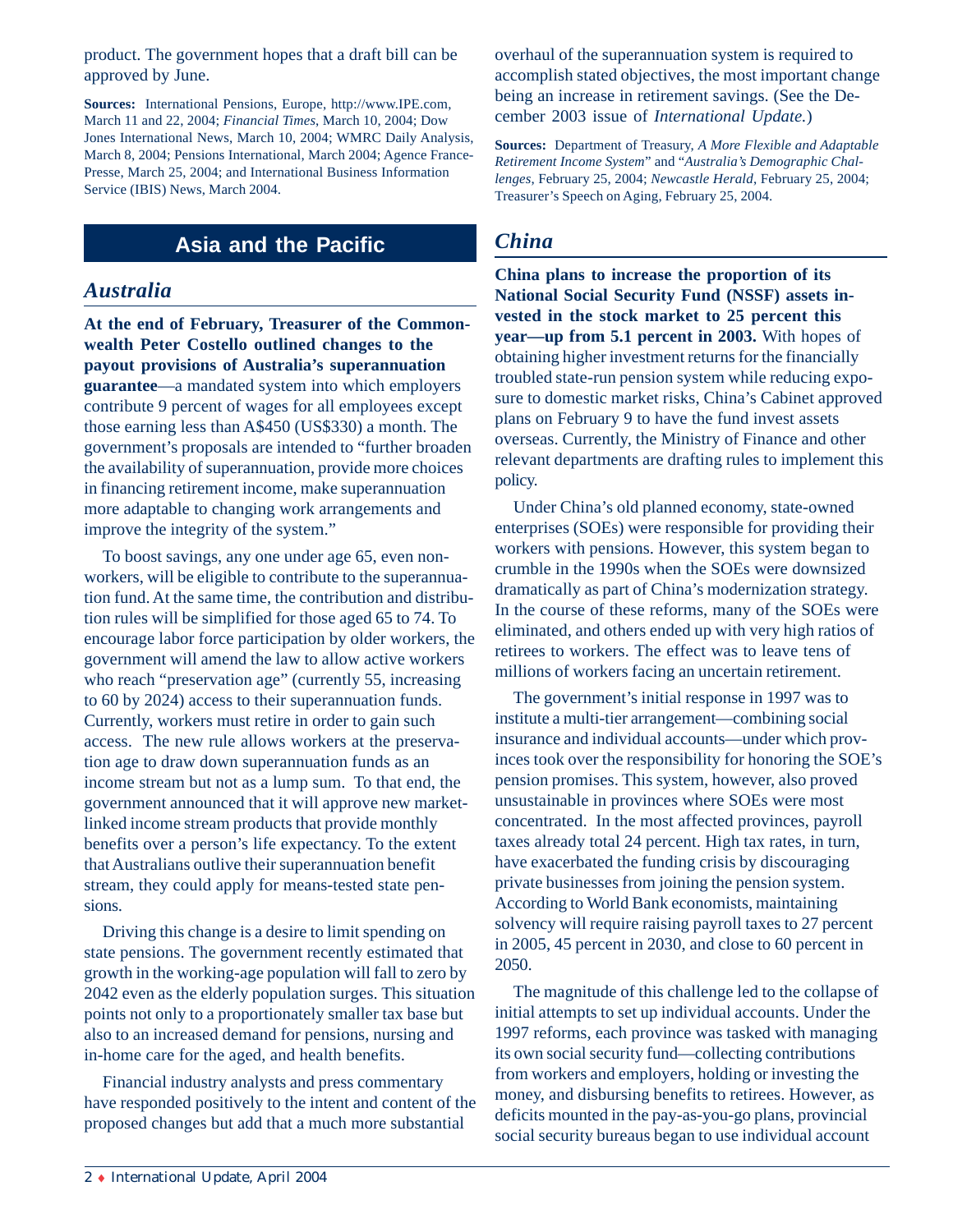contributions to pay current benefits. In 2000, the central government responded by creating the National Social Security Fund, whose purpose is to help provinces meet the costs of transitioning to the new pension system. At the end of 2003, the fund's cash assets totaled 132.5 billion yuan (US\$16 billion). Nearly 78 percent of those assets had been contributed by the central government, 17 percent came from the sale of state holdings in listed enterprises, and 5 percent was raised through lottery sales.

In a related move, China announced plans to launch a private voluntary funded pension system as early as the end of 2004. The new voluntary plans would resemble the employment-based and privately managed funds operating in Hong Kong's Mandatory Provident Fund System and the 401(k) savings plans in the United States. Employees would be permitted to contribute up to 4 percent of pretax salary into a professionally managed investment account owned by the worker. The measure could be formally adopted as early as this year.

**Sources:** Dow Jones International News, March 25, 2004; Reuters News, February 16, 2004, and March 26, 2004; *The Standard*, March 27, 2004; Xinhua Financial Network (XFN) News, February 17, 2004; *South China Morning Post*, February 17 and March 8, 2004; http://www.hewittasia.com, June 6, 2002; Xinhua News Agency, November 19, 2003; Center for Strategic and International Studies paper by R. Jackson and N. Howe, April 2004; *FIAP Bulletin*, January–February 2004.

## **The Americas**

### *Canada*

**The Canada Pension Plan (CPP) investment fund recently reported a 13.9 percent rate of return for the first three quarters of fiscal year 2004, ending December 31, 2003.** The CPP Investment Board's president and chief executive officer credited the "strong investment performance this fiscal year . . . [to the] diversification . . . into publicly-traded equities and strong equity markets." According to an analyst at the board, since its first full year of operation in 2000 the investment fund has realized a nominal annualized rate of return of 5.8 percent.

The CPP is a compulsory, earnings-related program providing retirement, disability, and survivors benefits for its members. It operates mainly on a pay-as-you-go basis and is financed by payroll tax contributions. The contributions are split evenly between employers and employees, and any contributions in excess of current program needs accumulate in a reserve fund.

Substantial reforms, effective in 1997, were made to help secure the CPP's long-range stability. To partially

prefund future benefits by building up the reserve fund, the government increased the payroll tax rate, from 5.6 percent in 1996 to 9.9 percent in 2003. The CPP Investment Board was established as an independent investment organization to manage the reserve fund assets at arm's length from federal and provincial governments. Legislation instituting the reforms stipulated that the board invest "in a diversified portfolio of securities, in the best interest of contributors and beneficiaries."

Today, the investment fund holds assets of more than C\$66 billion (US\$48.9 billion), about three times the CPP's annual outlays. Nearly half of the fund is managed by the CPP Investment Board and is actively traded in equities and real estate. The remainder is held in long-term federal and provincial government bonds, which will be transferred to the board by 2006. Meanwhile, the value of assets available for active trading continues to grow because of both the current surplus of contributions over program needs and the funds released when government-held bonds mature and are not renewed.

**Sources:** CPP Investment Board, News Release, February 12, 2004; John MacNaughton, *The Challenge of Investing CPP Assets*, January 2004; *Business Wire*, February 12, 2004; *Financial Post*, March 2, 2004.

### *Chile*

**A new law expands survivors and disability coverage for the unemployed and makes it easier for young workers to qualify for a minimum survivors or disability pension.** These provisions are part of the annuity law passed in February and reported in the March 2004 *International Update.*

According to the 1981 law setting up individual retirement accounts, survivors and disability benefits are provided by an insurance company through the worker's pension fund management company (AFP). In addition to the worker's monthly contribution of 10 percent of earnings to an individual account with an AFP of his or her choice, the worker now pays an average of 2.6 percent of earnings for survivors and disability insurance and administrative fees. The AFP then purchases an insurance policy for the worker from an insurance company. The government guarantees a minimum pension if a worker's benefit falls below the minimum established by law.

Under the new law, the unemployed will receive the same survivors and disability benefits as the employed. Beginning in August 2004, an unemployed worker who has paid at least 6 months of contributions in the year before death or becoming disabled will receive higher benefits: survivors and total disability pensions will be